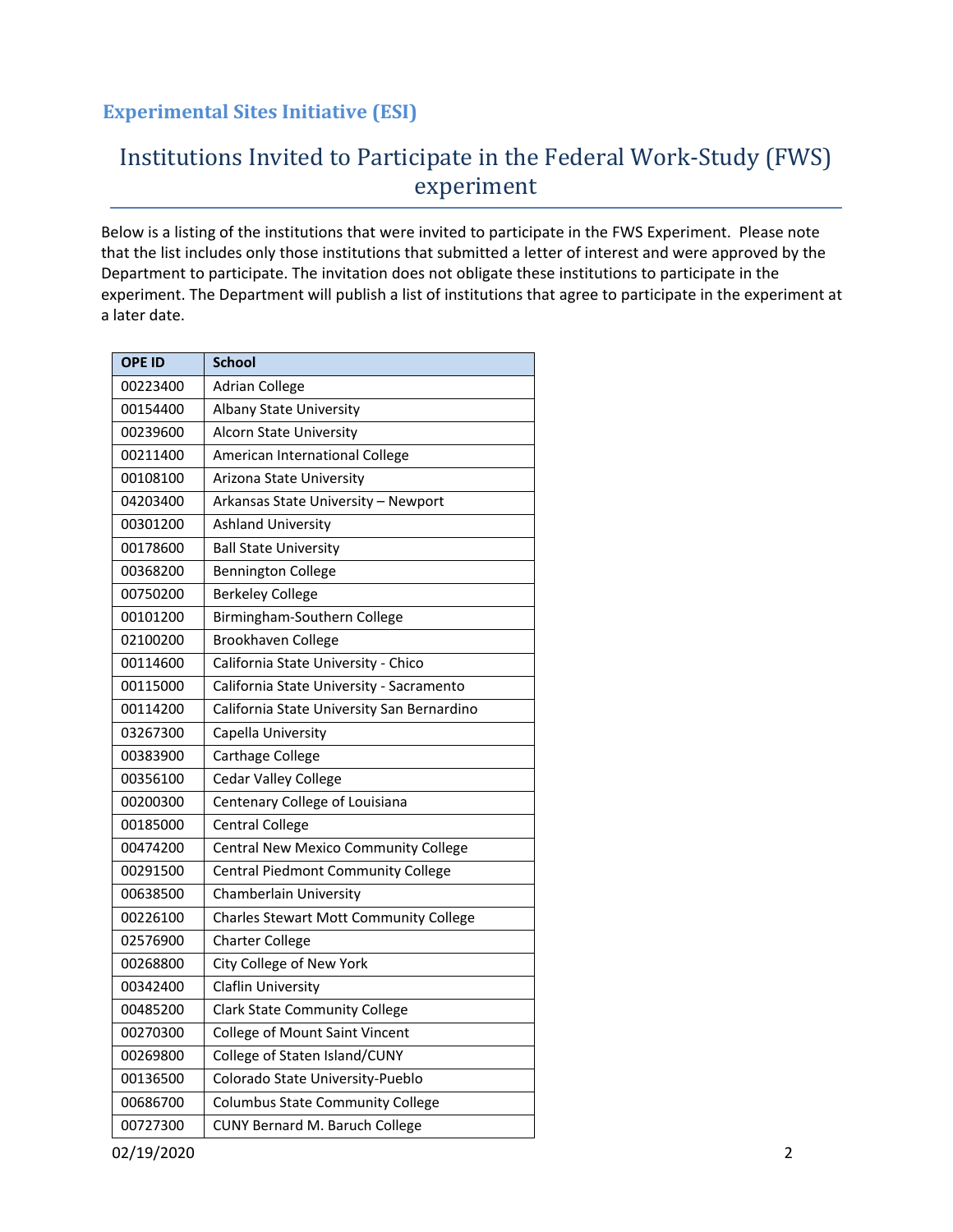| <b>OPE ID</b> | <b>School</b>                               |  |
|---------------|---------------------------------------------|--|
| 00269100      | CUNY Borough of Manhattan Community College |  |
| 00269200      | <b>CUNY Bronx Community College</b>         |  |
| 00268700      | <b>CUNY Brooklyn College</b>                |  |
| 00476500      | CUNY Graduate School & University Center    |  |
| 00861100      | <b>CUNY Hostos Community College</b>        |  |
| 00268900      | <b>CUNY Hunter College</b>                  |  |
| 00269300      | CUNY John Jay College of Criminal Justice   |  |
| 01005100      | <b>CUNY LaGuardia Community College</b>     |  |
| 00702200      | <b>CUNY Lehman College</b>                  |  |
| 01009700      | <b>CUNY Medgar Evers College</b>            |  |
| 00269000      | <b>CUNY Queens College</b>                  |  |
| 03191300      | <b>CUNY School of Law</b>                   |  |
| 00475900      | <b>CUNY York College</b>                    |  |
| 00304000      | Cuyahoga Community College                  |  |
| 00536300      | Denmark Technical College                   |  |
| 00271300      | Dominican College                           |  |
| 00191400      | Donnelly College                            |  |
| 00469200      | Dorsey School of Business                   |  |
| 00271200      | D'Youville College                          |  |
| 00851000      | <b>Eastfield College</b>                    |  |
| 00445300      | El Centro College                           |  |
| 01038700      | El Paso Community College                   |  |
| 00292600      | Elizabeth City State University             |  |
| 00156400      | <b>Emory University</b>                     |  |
| 00292800      | Fayetteville State University               |  |
| 04235000      | Felbry College - School of Nursing          |  |
| 00326700      | Geneva College                              |  |
| 00787100      | George C. Wallace State Community College   |  |
| 00157400      | Georgia State University                    |  |
| 00107600      | <b>Glendale Community College</b>           |  |
| 00258300      | <b>Great Bay Community College</b>          |  |
| 00371400      | Hampton University                          |  |
| 00165200      | Harold Washington College                   |  |
| 00164800      | Harry S Truman College                      |  |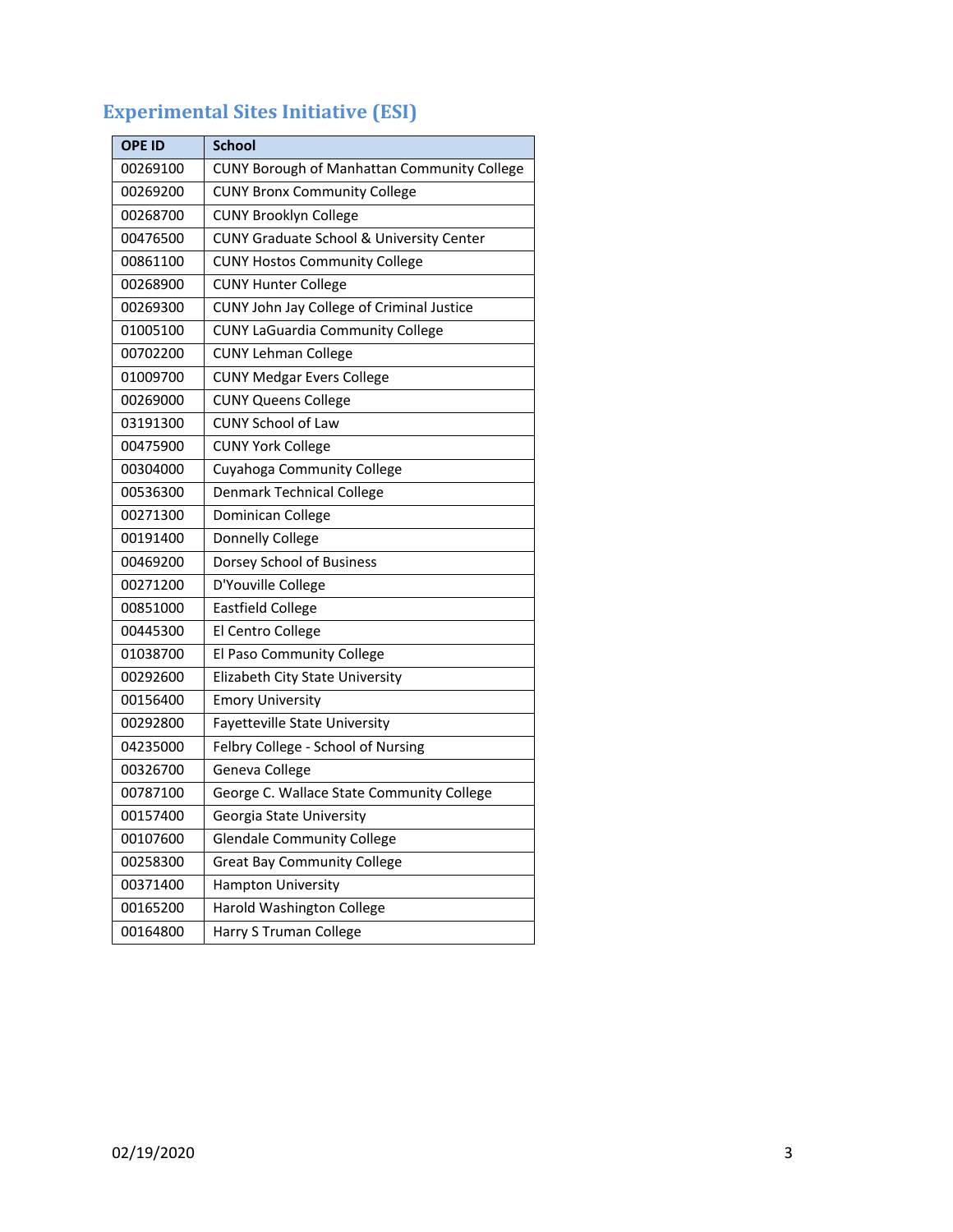| <b>OPE ID</b> | <b>School</b>                                 |
|---------------|-----------------------------------------------|
| 01049100      | Hennepin Technical College                    |
| 00962100      | <b>Herzing University</b>                     |
| 04074300      | Hondros College of Nursing                    |
| 01063300      | <b>Houston Community College</b>              |
| 00192400      | Independence Community College                |
| 00180700      | Indiana State University                      |
| 00180900      | Indiana University Bloomington                |
| 02539500      | Irvine Valley College                         |
| 00991700      | Ivy Tech Community College                    |
| 00227400      | Jackson College                               |
| 00165400      | Kennedy-King College                          |
| 00269400      | Kingsborough Community College/CUNY           |
| 00755500      | Lakes Region Community College                |
| 00329000      | Lincoln University                            |
| 00306800      | Lorain County Community College               |
| 00201100      | Louisiana State University at Alexandria      |
| 00165000      | Malcolm X College                             |
| 00258200      | <b>Manchester Community College</b>           |
| 00182100      | Marian University                             |
| 01073600      | <b>Marion Technical College</b>               |
| 00372400      | Marymount University                          |
| 00696000      | Maysville Community and Technical College     |
| 00201700      | <b>McNeese State University</b>               |
| 01052900      | <b>Memphis Theological Seminary</b>           |
| 01258600      | <b>Metropolitan Community College</b>         |
| 00676800      | Mid Michigan College                          |
| 00123900      | MiraCosta College                             |
| 00251700      | Missouri University of Science and Technology |
| 00124300      | Mount Saint Mary's University                 |
| 00850300      | Mountain View College                         |
| 00923600      | Nashua Community College                      |
| 00173300      | <b>National Louis University</b>              |
| 00262100      | New Jersey Institute of Technology            |
| 00269600      | New York City College of Technology           |
| 00258100      | NHTI, Concord's Community College             |
| 01226100      | North Arkansas College                        |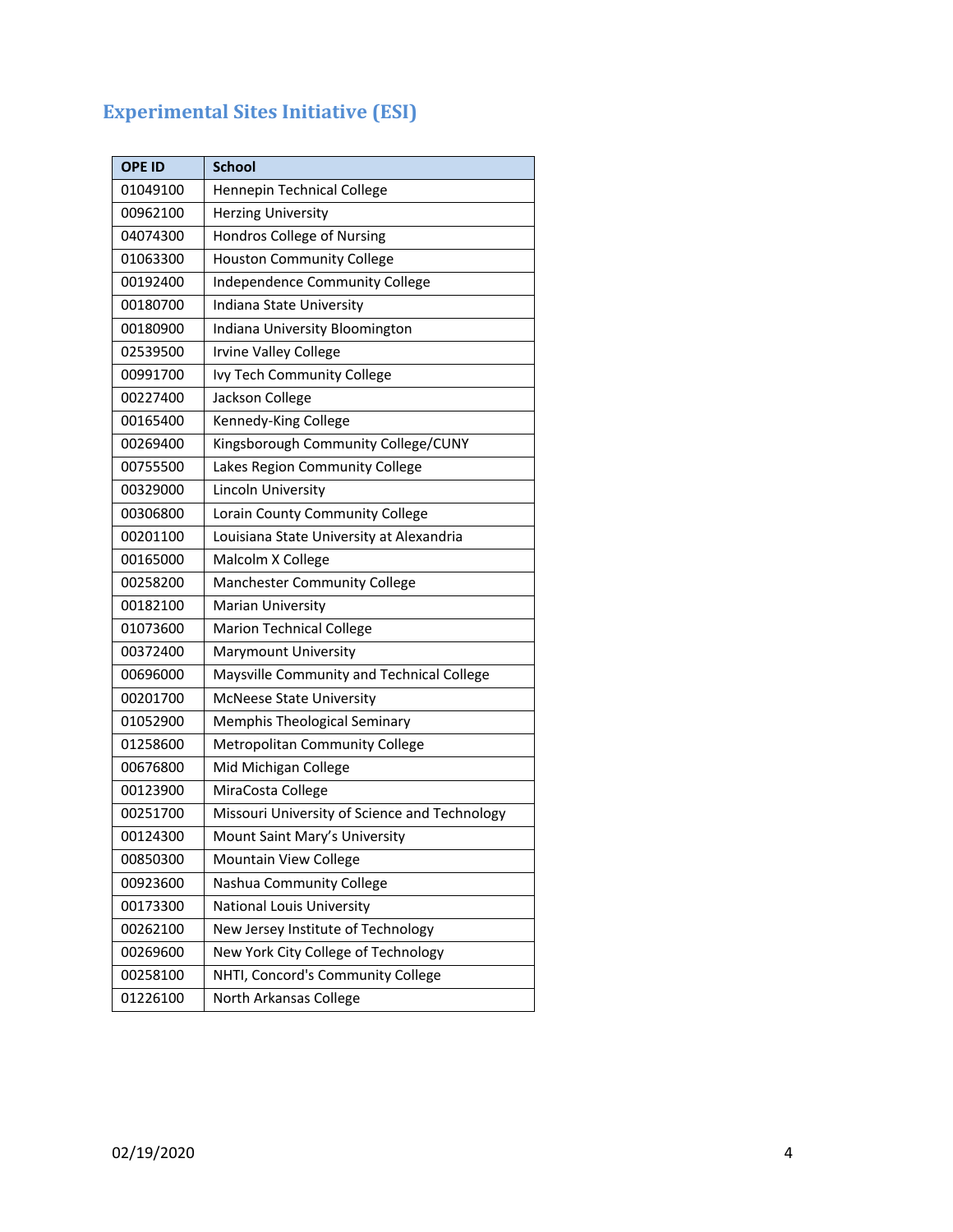| <b>Experimental Sites Initiative (ESI)</b> |  |  |
|--------------------------------------------|--|--|
|--------------------------------------------|--|--|

| <b>OPE ID</b> | <b>School</b>                                     |  |
|---------------|---------------------------------------------------|--|
| 00290500      | North Carolina Agricultural and Technical State   |  |
|               | University                                        |  |
| 00297200      | North Carolina State University                   |  |
| 02077400      | North Lake College                                |  |
| 04263600      | Northeast Lakeview College                        |  |
| 00537800      | Northeast State Community College                 |  |
| 00316100      | Northeastern State University                     |  |
| 00219900      | Northeastern University                           |  |
| 00927500      | Northern Kentucky University                      |  |
| 03372300      | Northwest Vista College                           |  |
| 00230300      | <b>Oakland Community College</b>                  |  |
| 00316500      | Oklahoma Christian University                     |  |
| 00976700      | Olive-Harvey College                              |  |
| 00321100      | Oregon Institute of Technology                    |  |
| 00359800      | Our Lady of the Lake University of San Antonio    |  |
| 00884900      | Palm Beach Atlantic University                    |  |
| 02341300      | Palo Alto College                                 |  |
| 00269700      | Queensborough Community College - CUNY            |  |
| 00164900      | Richard J. Daley College                          |  |
| 00850400      | <b>Richland College</b>                           |  |
| 00756000      | <b>River Valley Community College</b>             |  |
| 00260900      | Rowan University                                  |  |
| 00243300      | <b>Rust College</b>                               |  |
| 00891800      | Saddleback College                                |  |
| 00130200      | Saint Mary's College of California                |  |
| 00522000      | Salt Lake Community College                       |  |
| 00916300      | San Antonio College                               |  |
| 00360900      | San Jacinto Community College                     |  |
| 00115500      | San Jose State University                         |  |
| 00266000      | San Juan College                                  |  |
| 00152000      | Seminole State College of Florida                 |  |
| 00994200      | Shawnee State University                          |  |
| 00497700      | South Texas College of Law Houston                |  |
| 00202500      | Southern University and Agricultural & Mechanical |  |
|               | College                                           |  |
| 00202600      | Southern University at New Orleans                |  |
| 00768600      | Southern University of Shreveport                 |  |
| 00159400      | Spelman College                                   |  |
| 00104100      | Spring Hill College                               |  |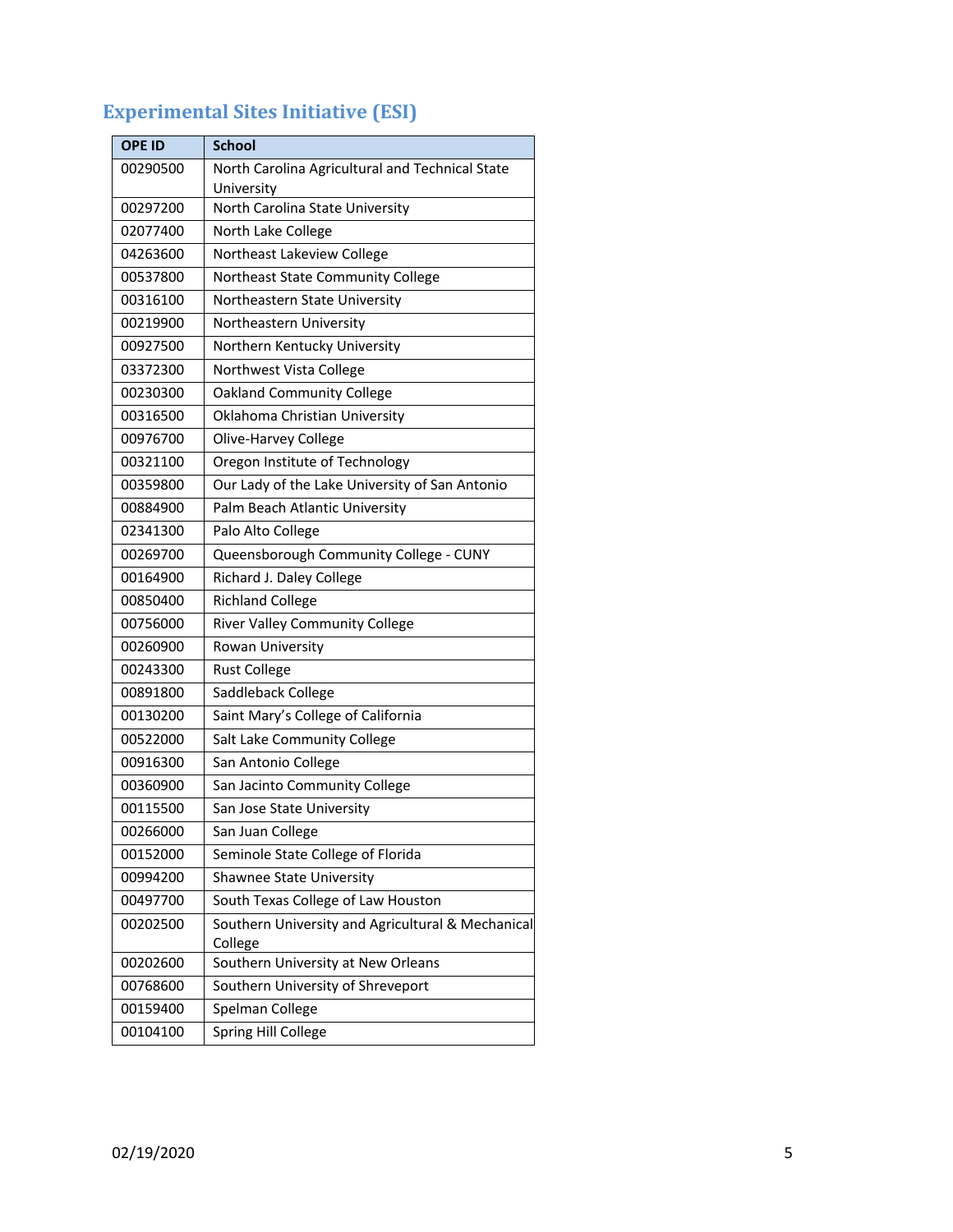| <b>OPE ID</b> | School                                       |  |
|---------------|----------------------------------------------|--|
| 00807800      | Springfield Technical Community College      |  |
| 00362100      | St. Edward's University                      |  |
| 00360800      | St. Philip's College                         |  |
| 04210100      | Stella and Charles Guttman Community College |  |
| 00104400      | <b>Stillman College</b>                      |  |
| 00679100      | SUNY College at Purchase (Purchase College)  |  |
| 00288200      | <b>Syracuse University</b>                   |  |
| 04229500      | Texas A&M University - Central Texas         |  |
| 04248500      | Texas A&M University - San Antonio           |  |
| 00363900      | Texas A&M University-Kingsville              |  |
| 00363800      | <b>Texas College</b>                         |  |
| 00364200      | Texas Southern University                    |  |
| 00364400      | <b>Texas Tech University</b>                 |  |
| 00364600      | Texas Woman's University                     |  |
| 00143700      | The Catholic University of America           |  |
| 00365400      | The University of St. Thomas                 |  |
| 01011500      | The University of Texas San Antonio          |  |
| 00492600      | <b>Tri-County Technical College</b>          |  |
| 00264300      | <b>Union County College</b>                  |  |
| 00393700      | Universidad del Sagrado Corazón              |  |
| 00105200      | University of Alabama at Birmingham          |  |
| 00131300      | University of California, Davis              |  |
| 00312500      | University of Cincinnati                     |  |
| 00159800      | University of Georgia                        |  |
| 00202300      | University of Holy Cross                     |  |
| 00198900      | University of Kentucky                       |  |
| 00203100      | University of Louisiana at Lafayette         |  |
| 00202000      | University of Louisiana Monroe               |  |
| 00199900      | University of Louisville                     |  |
| 00222200      | University of Massachusetts - Boston         |  |
| 00201500      | University of New Orleans                    |  |
| 00338400      | University of Scranton                       |  |
| 00105700      | University of South Alabama                  |  |
| 00166400      | University of St. Francis                    |  |
| 00234500      | University of St. Thomas                     |  |
| 00365600      | University of Texas at Arlington             |  |
| 00313100      | University of Toledo                         |  |
| 00367500      | University of Utah                           |  |